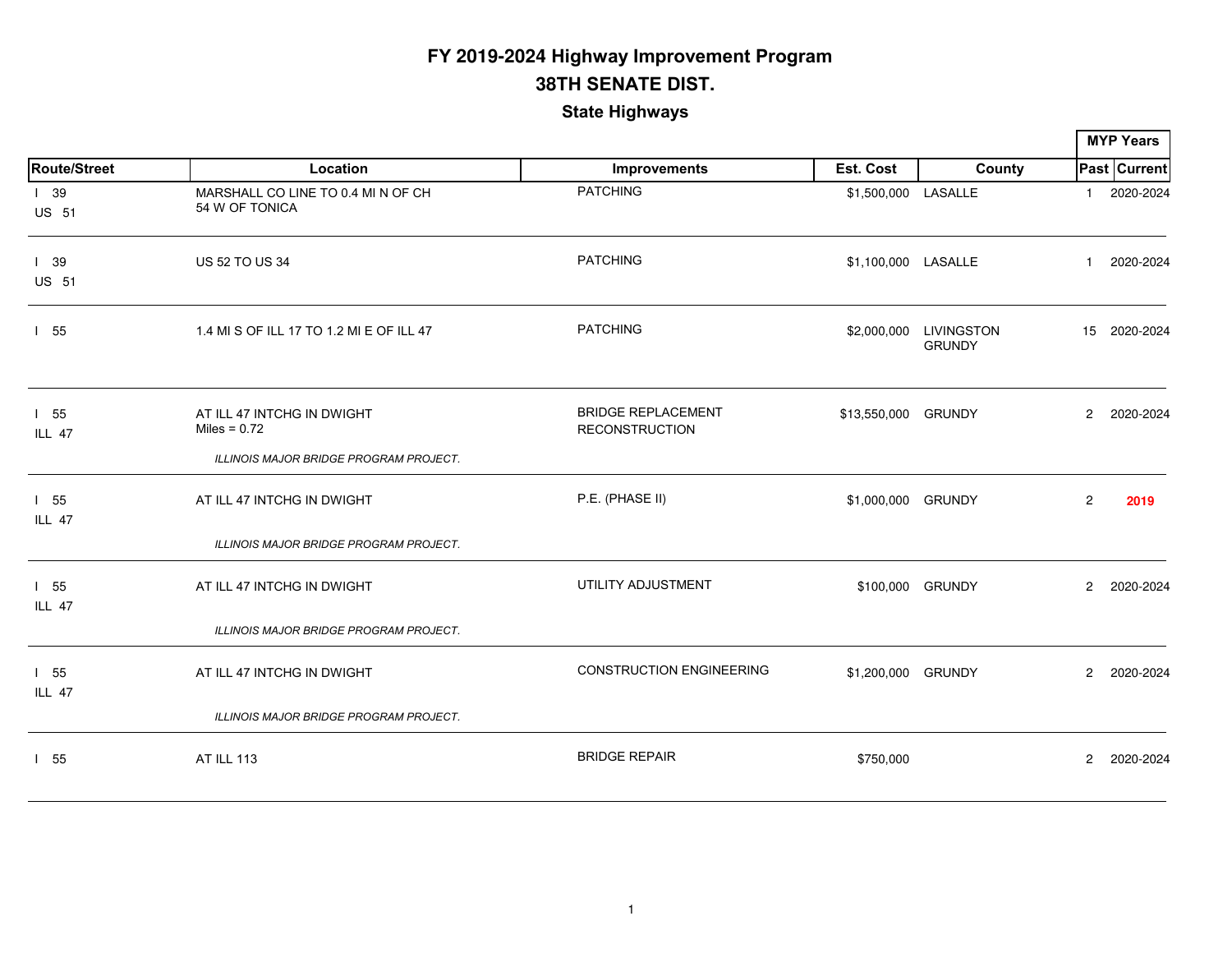|                                                 |                        |                                                                                  |                |                          |                 |                                                                                                                                 |                     |        |              | <b>MYP Years</b>    |
|-------------------------------------------------|------------------------|----------------------------------------------------------------------------------|----------------|--------------------------|-----------------|---------------------------------------------------------------------------------------------------------------------------------|---------------------|--------|--------------|---------------------|
| <b>Route/Street</b>                             |                        |                                                                                  | Location       |                          |                 | Improvements                                                                                                                    | Est. Cost           | County |              | <b>Past Current</b> |
| $1\quad55$                                      |                        | 0.3 MI S OF GARDNER RD IN GARDNER<br>TO WILL CO LINE (REED RD)<br>Miles = $6.95$ |                |                          |                 | <b>RESURFACING</b><br><b>BRIDGE DECK OVERLAY</b><br><b>BRIDGE JOINT REPAIR</b><br><b>BRIDGE REPAIR</b><br><b>CULVERT REPAIR</b> | \$19,500,000 GRUNDY |        |              | 10 2020-2024        |
|                                                 | Roadway Information    |                                                                                  |                |                          |                 |                                                                                                                                 |                     |        |              |                     |
| Miles<br>6.95                                   | Roughness(IRI)<br>GOOD | Ruttina<br>0.16                                                                  | AADT<br>27,399 | <b>Truck Pct</b><br>25.3 | <b>NHS</b><br>Y |                                                                                                                                 |                     |        |              |                     |
| 155<br>155 E FR RD<br>155 W FR RD               |                        | ILL 129 TO LORENZO RD<br>Miles = $8.14$                                          |                |                          |                 | ADD AUXILIARY LANES<br>WIDENING & RESURFACING<br><b>RECONSTRUCTION</b>                                                          | \$43,750,000        |        | $\mathbf{1}$ | 2020-2024           |
|                                                 |                        |                                                                                  |                |                          |                 | 1-55 ADD AUXILIARY LANES, WIDENING & RESURFACING; E & W FRONTAGE ROADS RECONSTRUCTED.                                           |                     |        |              |                     |
| $1\quad55$                                      |                        | ILL 129 TO LORENZO RD                                                            |                |                          |                 | P.E. (PHASE II)                                                                                                                 | \$8,500,000         |        |              | 12 2020-2024        |
| 155                                             |                        | ILL 129 TO LORENZO RD                                                            |                |                          |                 | <b>LAND ACQUISITION</b>                                                                                                         | \$7,000,000         |        |              | 12 2020-2024        |
| $1\quad55$<br><b>155 E FR RD</b><br>155 W FR RD |                        | ILL 129 TO LORENZO RD                                                            |                |                          |                 | UTILITY ADJUSTMENT                                                                                                              | \$1,000,000         |        | 6            | 2020-2024           |
| 155                                             |                        | ILL 129 TO LORENZO RD                                                            |                |                          |                 | <b>CONSTRUCTION ENGINEERING</b>                                                                                                 | \$10,000,000        |        |              | 12 2020-2024        |
| 1 55                                            |                        | <b>AT ILL 129</b>                                                                |                |                          |                 | INTERCHANGE RECONSTRUCTN<br><b>BRIDGE REPLACEMENT</b>                                                                           | \$46,000,000        |        |              | 12 2020-2024        |
|                                                 |                        |                                                                                  |                |                          |                 |                                                                                                                                 |                     |        |              |                     |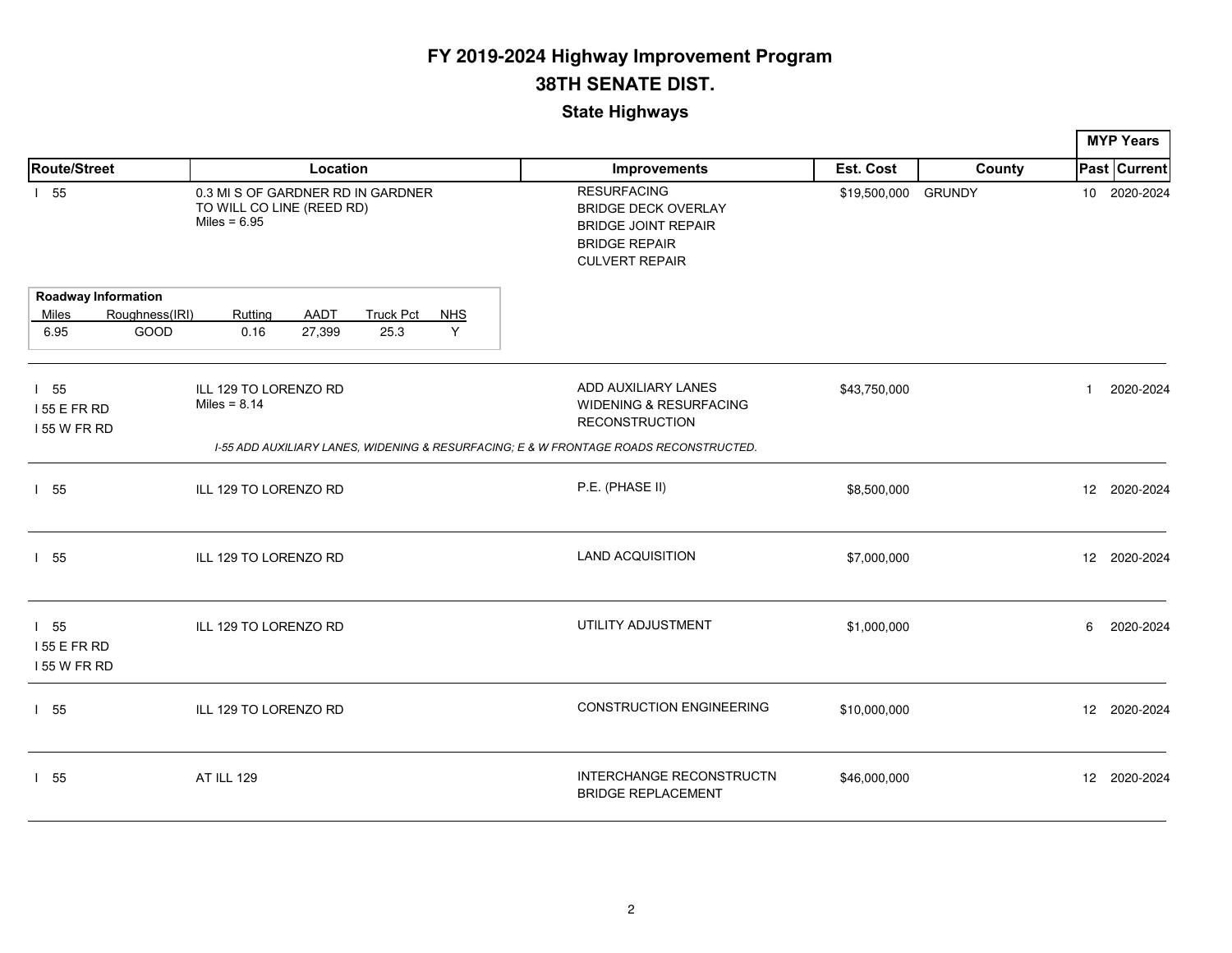|                     |                                       |                                 |                              |                  |             |            |                | <b>MYP Years</b> |
|---------------------|---------------------------------------|---------------------------------|------------------------------|------------------|-------------|------------|----------------|------------------|
| <b>Route/Street</b> | Location                              | Improvements                    |                              | Est. Cost        | <b>City</b> |            |                | Past Current     |
| 155                 | <b>AT ILL 129</b>                     | UTILITY ADJUSTMENT              |                              | \$2,000,000      |             |            |                | 4 2020-2024      |
| 155                 | AT LORENZO RD                         | INTERCHANGE RECONSTRUCTN        |                              | \$23,000,000     |             |            |                | 12 2020-2024     |
| 155                 | AT LORENZO RD                         | UTILITY ADJUSTMENT              |                              | \$1,000,000      |             |            | $\overline{4}$ | 2020-2024        |
| 155                 | OVER BNSF RR & GRANT CREEK            | <b>BRIDGE NEW DECK</b>          |                              | \$7,500,000      |             |            | $\mathbf{2}$   | 2019             |
|                     |                                       |                                 | <b>Structure Information</b> |                  |             |            |                |                  |
|                     |                                       |                                 | <b>AADT</b>                  | <b>Truck Pct</b> | Str Number  | <b>NHS</b> | Rating         |                  |
|                     |                                       |                                 | 27,750                       | $5\phantom{.0}$  | 0990304     | Y          | 4              |                  |
|                     |                                       |                                 | 27,750                       | $\overline{5}$   | 0990005     | Υ          | 4              |                  |
|                     |                                       |                                 | 27,750                       | 5                | 0990286     | Y          | $\overline{4}$ |                  |
| 155                 | OVER BNSF RR & GRANT CREEK            | <b>MEDIAN CROSSOVER</b>         |                              | \$1,000,000      |             |            | $\mathbf{1}$   | 2019             |
| 155                 | OVER BNSF RR & GRANT CREEK            | <b>CONSTRUCTION ENGINEERING</b> |                              | \$500,000        |             |            | $\mathbf{1}$   | 2019             |
| 155                 | OVER BNSF RR & GRANT CREEK            | <b>CONSTRUCTION ENGINEERING</b> |                              | \$500,000        |             |            | $\mathbf{1}$   | 2020-2024        |
| 155                 | <b>OVER BNSF RR &amp; GRANT CREEK</b> | <b>RR FLAGGER</b>               |                              | \$500,000        |             |            | $\mathbf{1}$   | 2019             |
|                     |                                       |                                 |                              |                  |             |            |                |                  |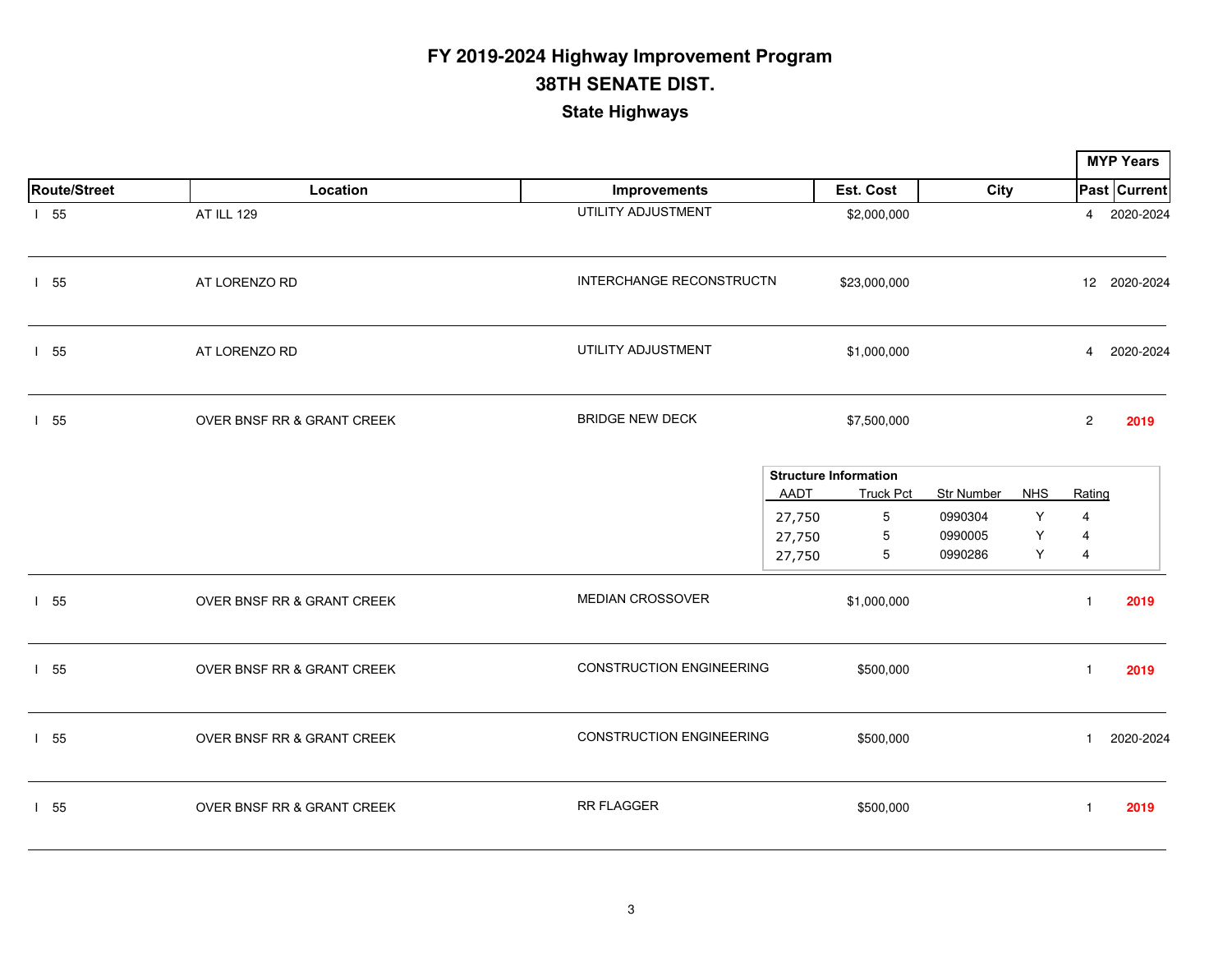|                     |                                                                                                            |                                                                                                                                 |                      |                                                     |                | <b>MYP Years</b> |
|---------------------|------------------------------------------------------------------------------------------------------------|---------------------------------------------------------------------------------------------------------------------------------|----------------------|-----------------------------------------------------|----------------|------------------|
| <b>Route/Street</b> | Location                                                                                                   | Improvements                                                                                                                    | Est. Cost            | <b>City</b>                                         |                | Past Current     |
| 155                 | OVER BNSF RR & GRANT CREEK<br>(WORKZONE SAFETY)                                                            | MISCELLANEOUS PROJECTS                                                                                                          | \$2,500,000          |                                                     | $\mathbf{1}$   | 2019             |
| 155                 | OVER BNSF RR & GRANT CREEK<br>(WORKZONE SAFETY)                                                            | MISCELLANEOUS PROJECTS                                                                                                          | \$300,000            |                                                     | $\mathbf{1}$   | 2020-2024        |
| 180                 | RIDGE RD TO US 30 (LINCOLN HWY)                                                                            | P.E. (PHASE II)                                                                                                                 | \$3,085,000          | <b>JOLIET</b><br><b>NEW LENOX</b><br><b>MINOOKA</b> | 10             | 2019             |
| 180                 | RIDGE RD TO US 30 (LINCOLN HWY)                                                                            | P.E. (PHASE II)                                                                                                                 | \$7,000,000          | <b>JOLIET</b><br><b>NEW LENOX</b><br><b>MINOOKA</b> | 11             | 2020-2024        |
| 180                 | KENDALL CO LINE TO E OF HOUBOLT RD<br>Miles = $5.69$                                                       | <b>RESURFACING</b>                                                                                                              | \$6,400,000 JOLIET   |                                                     | $\overline{2}$ | 2020-2024        |
|                     | <b>Roadway Information</b>                                                                                 |                                                                                                                                 |                      |                                                     |                |                  |
| Miles<br>5.69       | Roughness(IRI)<br>Rutting<br>AADT<br><b>Truck Pct</b><br><b>NHS</b><br>Y<br>GOOD<br>60,847<br>24.8<br>0.10 |                                                                                                                                 |                      |                                                     |                |                  |
| 180                 | KENDALL CO LINE TO DES PLAINES<br><b>RIVER</b>                                                             | <b>PATCHING</b>                                                                                                                 | \$1,500,000 JOLIET   |                                                     | -1             | 2019             |
| 180                 | 1.3 MI E OF BUREAU CO LINE TO 0.5 MI W<br>OF ILL 178<br>Miles = $6.34$                                     | <b>RESURFACING</b><br><b>BRIDGE DECK OVERLAY</b><br><b>BRIDGE JOINT REPAIR</b><br><b>BRIDGE REPAIR</b><br><b>CULVERT REPAIR</b> | \$13,000,000 LASALLE |                                                     | $\overline{4}$ | 2020-2024        |
|                     | <b>Roadway Information</b>                                                                                 |                                                                                                                                 |                      |                                                     |                |                  |
| Miles<br>6.34       | Roughness(IRI)<br>AADT<br><b>Truck Pct</b><br>Ruttina<br><b>NHS</b><br>Y<br>GOOD<br>0.16<br>30,348<br>38.0 |                                                                                                                                 |                      |                                                     |                |                  |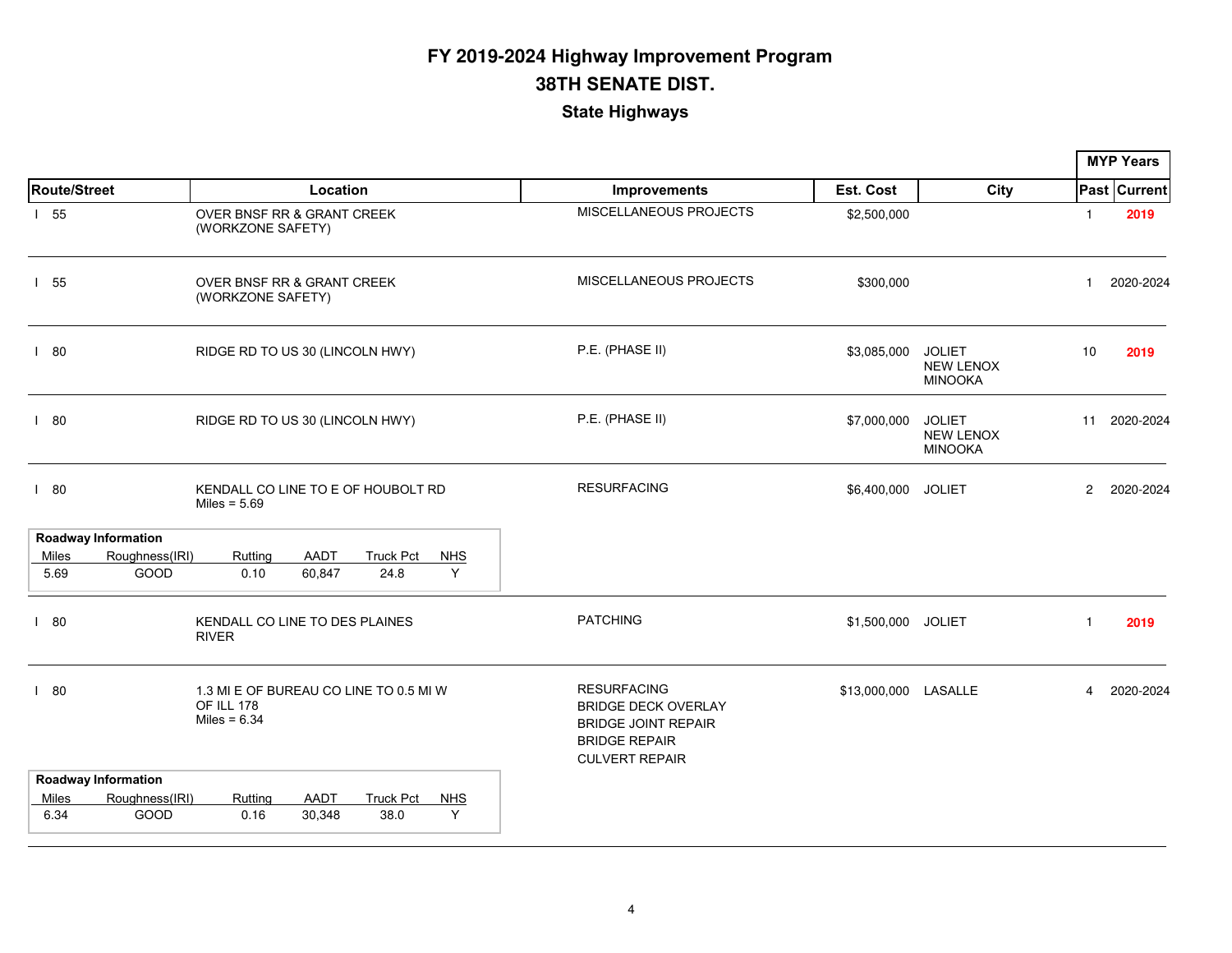|                     |                                                   |                                 |                                                          |                              |                 |                       | <b>MYP Years</b>    |
|---------------------|---------------------------------------------------|---------------------------------|----------------------------------------------------------|------------------------------|-----------------|-----------------------|---------------------|
| <b>Route/Street</b> | Location                                          | <b>Improvements</b>             | Est. Cost                                                | County                       |                 |                       | <b>Past Current</b> |
| 180                 | LITTLE VERMILION RIVER 2.1 MI E OF ILL<br>251 JCT | <b>BRIDGE SUPERSTRUCTURE</b>    | \$9,600,000 LASALLE                                      |                              |                 | $\overline{2}$        | 2020-2024           |
|                     | <b>ILLINOIS MAJOR BRIDGE PROGRAM PROJECT.</b>     |                                 |                                                          |                              |                 |                       |                     |
|                     |                                                   |                                 | <b>Structure Information</b><br>AADT<br><b>Truck Pct</b> | <b>Str Number</b>            | <b>NHS</b>      | Rating                |                     |
|                     |                                                   |                                 | 39<br>14,600<br>39<br>14,600                             | 0500220<br>0500221           | Y<br>Y          | $\overline{4}$<br>4   |                     |
| 180                 | LITTLE VERMILION RIVER 2.1 MI E OF ILL<br>251 JCT | <b>MEDIAN CROSSOVER</b>         | \$1,000,000 LASALLE                                      |                              |                 | $\mathbf{2}^{\prime}$ | 2020-2024           |
|                     | ILLINOIS MAJOR BRIDGE PROGRAM PROJECT.            |                                 |                                                          |                              |                 |                       |                     |
| 180                 | LITTLE VERMILION RIVER 2.1 MI E OF ILL<br>251 JCT | P.E. (PHASE II)                 | \$1,200,000 LASALLE                                      |                              |                 | $\overline{2}$        | 2019                |
|                     | ILLINOIS MAJOR BRIDGE PROGRAM PROJECT.            |                                 |                                                          |                              |                 |                       |                     |
| 180                 | LITTLE VERMILION RIVER 2.1 MI E OF ILL<br>251 JCT | UTILITY ADJUSTMENT              |                                                          | \$50,000 LASALLE             |                 | $\overline{2}$        | 2020-2024           |
|                     | ILLINOIS MAJOR BRIDGE PROGRAM PROJECT.            |                                 |                                                          |                              |                 |                       |                     |
| 180                 | LITTLE VERMILION RIVER 2.1 MI E OF ILL<br>251 JCT | <b>CONSTRUCTION ENGINEERING</b> | \$1,500,000 LASALLE                                      |                              |                 | $\overline{2}$        | 2020-2024           |
|                     | ILLINOIS MAJOR BRIDGE PROGRAM PROJECT.            |                                 |                                                          |                              |                 |                       |                     |
| 180                 | UNDER CH 9 4 MI E OF ILL 178                      | <b>BRIDGE REPLACEMENT</b>       | \$4,200,000 LASALLE                                      |                              |                 | 3                     | 2020-2024           |
|                     |                                                   |                                 | <b>Structure Information</b>                             |                              |                 |                       |                     |
|                     |                                                   |                                 | AADT<br><b>Truck Pct</b><br>18<br>325                    | <b>Str Number</b><br>0500081 | <b>NHS</b><br>N | Rating<br>3           |                     |
|                     |                                                   |                                 |                                                          |                              |                 |                       |                     |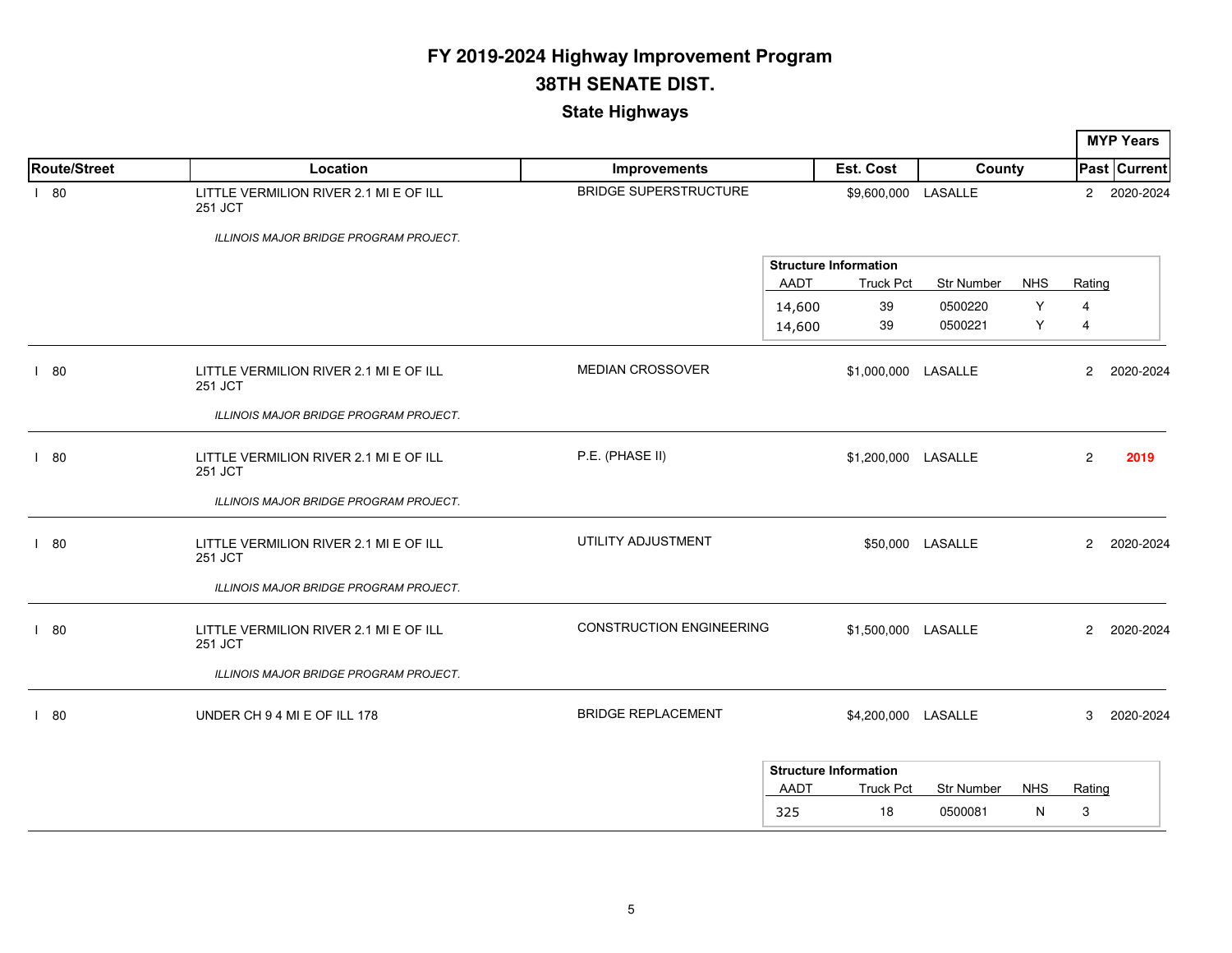|                     |                                                              |                             |                              |                                                     |            |                | <b>MYP Years</b> |
|---------------------|--------------------------------------------------------------|-----------------------------|------------------------------|-----------------------------------------------------|------------|----------------|------------------|
| <b>Route/Street</b> | Location                                                     | <b>Improvements</b>         | Est. Cost                    | County                                              |            |                | Past Current     |
| 180                 | UNDER CH 61T 8.2 MI W OF ILL 47                              | <b>BRIDGE REPLACEMENT</b>   | \$3,400,000 GRUNDY           |                                                     |            | -1             | 2020-2024        |
|                     |                                                              |                             | <b>Structure Information</b> |                                                     |            |                |                  |
|                     |                                                              | AADT                        | <b>Truck Pct</b>             | <b>Str Number</b>                                   | <b>NHS</b> | Rating         |                  |
|                     |                                                              | 125                         | 16                           | 0320052                                             | ${\sf N}$  | 4              |                  |
| 80                  | UNDER CN RR 0.4 MI E OF MINOOKA<br><b>INTCHG</b>             | RR SEPARATION REPLACEMENT   | \$7,000,000                  | <b>GRUNDY</b><br><b>KENDALL</b>                     |            | 8              | 2020-2024        |
| 180                 | UNDER CN RR 0.4 MI E OF MINOOKA<br><b>INTCHG</b>             | <b>LAND ACQUISITION</b>     | \$50,000                     | <b>GRUNDY</b><br><b>KENDALL</b>                     |            | 5              | 2020-2024        |
| 80                  | UNDER CN RR 0.4 MI E OF MINOOKA<br>INTCHG (RR REIMBURSEMENT) | <b>MISCELLANEOUS</b>        | \$2,000,000                  | <b>GRUNDY</b><br><b>KENDALL</b>                     |            | 3              | 2020-2024        |
| 180                 | UNDER CN RR 0.4 MI E OF MINOOKA<br><b>INTCHG</b>             | <b>RAILROAD ENGINEERING</b> | \$30,000                     | <b>GRUNDY</b><br><b>KENDALL</b>                     |            | 3              | 2019             |
| 80                  | RIDGE RD TO US 30 (LINCOLN HWY)<br>(GROUP A STRUCTURES WB)   | UTILITY ADJUSTMENT          | \$1,100,000                  | <b>JOLIET</b><br><b>NEW LENOX</b><br><b>MINOOKA</b> |            | $\overline{4}$ | 2020-2024        |
| 180                 | RIDGE RD TO US 30 (LINCOLN HWY)<br>(GROUP A STRUCTURES WB)   | <b>RR FLAGGER</b>           | \$901,000                    | <b>JOLIET</b><br><b>NEW LENOX</b><br><b>MINOOKA</b> |            | 4              | 2020-2024        |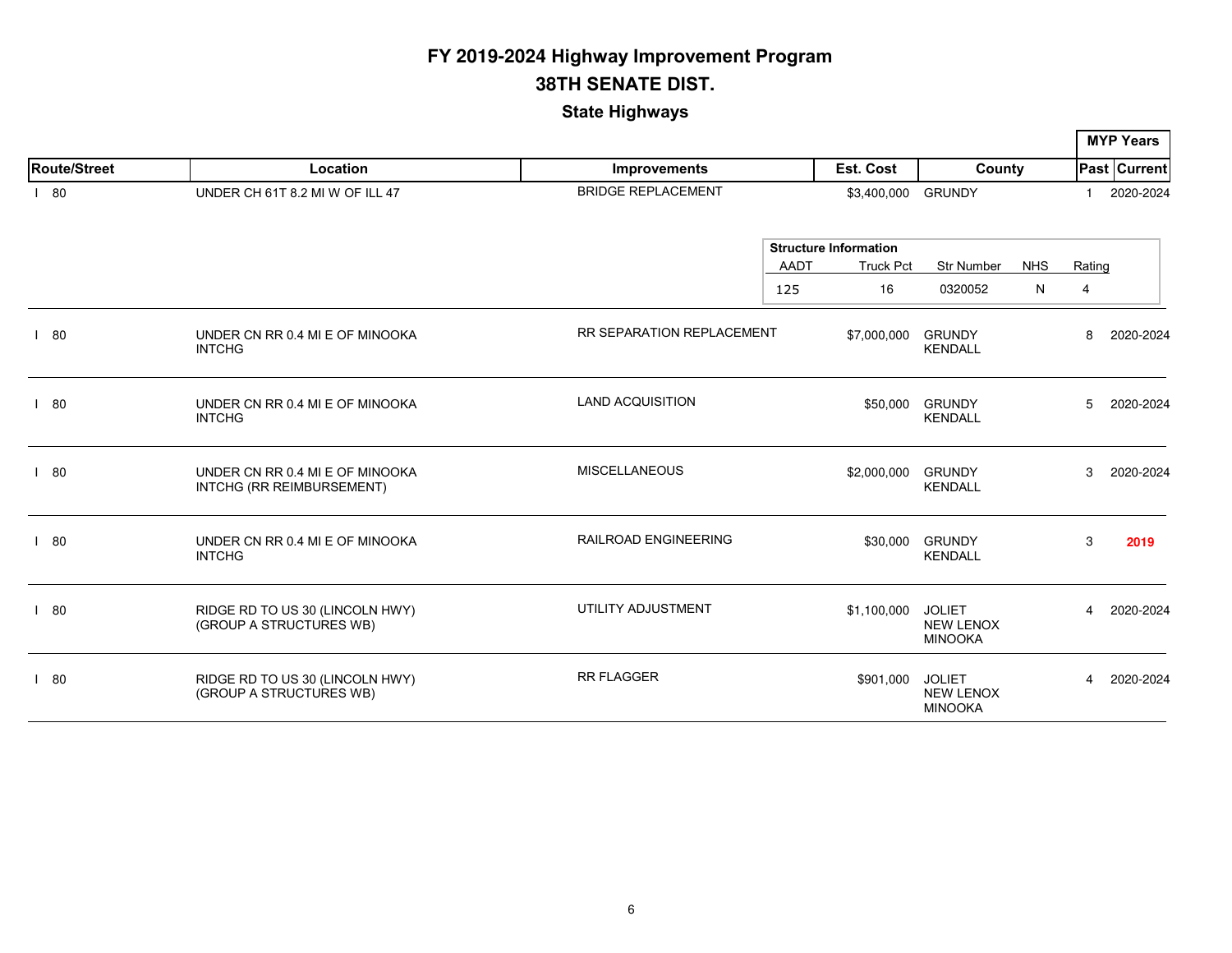|                                  |                            |                                                                          |             |                                        |            |                                                                                  |             |                              |                                |            |                | <b>MYP Years</b>    |
|----------------------------------|----------------------------|--------------------------------------------------------------------------|-------------|----------------------------------------|------------|----------------------------------------------------------------------------------|-------------|------------------------------|--------------------------------|------------|----------------|---------------------|
| Route/Street                     |                            |                                                                          | Location    |                                        |            | <b>Improvements</b>                                                              |             | Est. Cost                    | County                         |            |                | <b>Past Current</b> |
| 1180<br><b>ILL 26</b>            |                            | ILLINOIS RIVER AT HENNEPIN                                               |             | ILLINOIS MAJOR BRIDGE PROGRAM PROJECT. |            | <b>BRIDGE NEW DECK</b><br><b>BRIDGE REHABILITATION</b><br><b>BRIDGE PAINTING</b> |             | \$35,000,000                 | <b>BUREAU</b><br><b>PUTNAM</b> |            | $\overline{c}$ | 2020-2024           |
|                                  |                            |                                                                          |             |                                        |            |                                                                                  |             | <b>Structure Information</b> |                                |            |                |                     |
|                                  |                            |                                                                          |             |                                        |            |                                                                                  | <b>AADT</b> | <b>Truck Pct</b>             | Str Number                     | <b>NHS</b> | Rating         |                     |
|                                  |                            |                                                                          |             |                                        |            |                                                                                  | 3,450       | 34                           | 0780001                        | Y          | 4              |                     |
| 1180<br><b>ILL 26</b>            |                            | <b>ILLINOIS RIVER AT HENNEPIN</b>                                        |             |                                        |            | P.E. (PHASE II)                                                                  |             | \$1,000,000                  | <b>BUREAU</b><br><b>PUTNAM</b> |            | $\mathbf{2}$   | 2019                |
|                                  |                            |                                                                          |             | ILLINOIS MAJOR BRIDGE PROGRAM PROJECT. |            |                                                                                  |             |                              |                                |            |                |                     |
| 1180<br><b>ILL 26</b>            |                            | <b>ILLINOIS RIVER AT HENNEPIN</b>                                        |             |                                        |            | <b>LAND ACQUISITION</b>                                                          |             | \$100,000                    | <b>BUREAU</b><br><b>PUTNAM</b> |            | $\overline{2}$ | 2019                |
|                                  |                            |                                                                          |             | ILLINOIS MAJOR BRIDGE PROGRAM PROJECT. |            |                                                                                  |             |                              |                                |            |                |                     |
| 1180<br><b>ILL 26</b>            |                            | <b>ILLINOIS RIVER AT HENNEPIN</b>                                        |             |                                        |            | UTILITY ADJUSTMENT                                                               |             | \$50,000                     | <b>BUREAU</b><br><b>PUTNAM</b> |            | $\overline{2}$ | 2019                |
|                                  |                            |                                                                          |             | ILLINOIS MAJOR BRIDGE PROGRAM PROJECT. |            |                                                                                  |             |                              |                                |            |                |                     |
| 1180<br><b>ILL 26</b>            |                            | <b>ILLINOIS RIVER AT HENNEPIN</b>                                        |             |                                        |            | <b>CONSTRUCTION ENGINEERING</b>                                                  |             | \$1,000,000                  | <b>BUREAU</b><br><b>PUTNAM</b> |            | $\overline{c}$ | 2020-2024           |
|                                  |                            |                                                                          |             | ILLINOIS MAJOR BRIDGE PROGRAM PROJECT. |            |                                                                                  |             |                              |                                |            |                |                     |
| US <sub>6</sub><br><b>ILL 89</b> |                            | SPAULDING ST TO MARY ST (S) IN<br><b>SPRING VALLEY</b><br>Miles = $4.65$ |             | N OF US 6 (W) TO PUTNAM CO LINE &      |            | <b>RESURFACING</b><br><b>PATCHING</b>                                            |             | \$2,600,000                  | <b>BUREAU</b>                  |            | 3              | 2020-2024           |
|                                  | <b>Roadway Information</b> |                                                                          |             |                                        |            |                                                                                  |             |                              |                                |            |                |                     |
| Miles                            | Roughness(IRI)             | Rutting                                                                  | <b>AADT</b> | <b>Truck Pct</b>                       | <b>NHS</b> |                                                                                  |             |                              |                                |            |                |                     |
| 3.22                             | <b>ACCEPTABLE</b>          | 0.21                                                                     | 6,993       | 9.9                                    | Y          |                                                                                  |             |                              |                                |            |                |                     |
| 1.08                             | <b>NOT ACCEPTABLE</b>      | 0.14                                                                     | 5,687       | 12.0                                   | N          |                                                                                  |             |                              |                                |            |                |                     |
| 0.35                             | NOT ACCEPTABLE             | 0.19                                                                     | 9,800       | 3.2                                    | Υ          |                                                                                  |             |                              |                                |            |                |                     |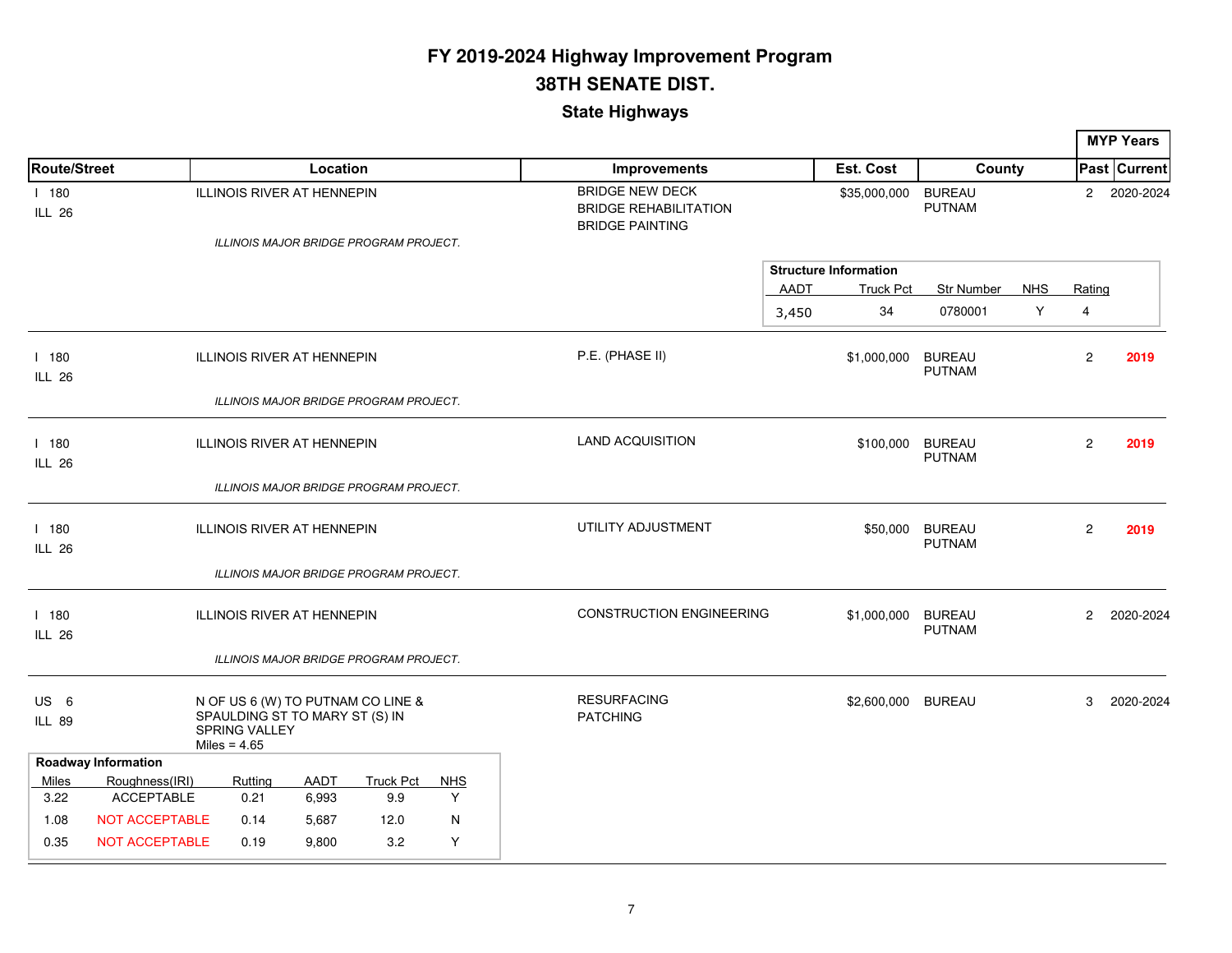|                 |                            |                                                                            |          |                  |            |                                                        |             |                              |                   |            |                | <b>MYP Years</b> |
|-----------------|----------------------------|----------------------------------------------------------------------------|----------|------------------|------------|--------------------------------------------------------|-------------|------------------------------|-------------------|------------|----------------|------------------|
| Route/Street    |                            |                                                                            | Location |                  |            | <b>Improvements</b>                                    |             | Est. Cost                    | County            |            |                | Past Current     |
| US <sub>6</sub> |                            | PERU ST TO STERLING ST IN LASALLE                                          |          |                  |            | <b>ADA IMPROVEMENTS</b>                                |             |                              | \$300,000 LASALLE |            | 3              | 2020-2024        |
| ILL 351         |                            |                                                                            |          |                  |            |                                                        |             |                              |                   |            |                |                  |
| US <sub>6</sub> |                            | 0.8 MI W OF BOYCE MEMORIAL DR TO                                           |          |                  |            | <b>RESURFACING</b>                                     |             | \$3,800,000 LASALLE          |                   |            | $\overline{2}$ | 2020-2024        |
| <b>ILL 71</b>   |                            | CHAMPLAIN ST IN OTTAWA<br>Miles = $2.68$                                   |          |                  |            | <b>ADA IMPROVEMENTS</b>                                |             |                              |                   |            |                |                  |
|                 | <b>Roadway Information</b> |                                                                            |          |                  |            |                                                        |             |                              |                   |            |                |                  |
| Miles           | Roughness(IRI)             | Rutting                                                                    | AADT     | <b>Truck Pct</b> | <b>NHS</b> |                                                        |             |                              |                   |            |                |                  |
| 2.03            | <b>ACCEPTABLE</b>          | 0.25                                                                       | 7,912    | 9.8              | N          |                                                        |             |                              |                   |            |                |                  |
| 0.65            | <b>ACCEPTABLE</b>          | 0.25                                                                       | 13,985   | 7.3              | Y          |                                                        |             |                              |                   |            |                |                  |
| US <sub>6</sub> |                            | ILL 47 IN MORRIS TO 0.1 MI E OF NIGAS<br>RD IN CHANNAHON<br>Miles = $6.83$ |          |                  |            | <b>RESURFACING</b>                                     |             | \$3,900,000                  | <b>GRUNDY</b>     |            | $\mathbf{1}$   | 2020-2024        |
|                 | <b>Roadway Information</b> |                                                                            |          |                  |            |                                                        |             |                              |                   |            |                |                  |
| Miles           | Roughness(IRI)             | Rutting                                                                    | AADT     | <b>Truck Pct</b> | <b>NHS</b> |                                                        |             |                              |                   |            |                |                  |
| 1.24            | <b>ACCEPTABLE</b>          | 0.12                                                                       | 7,850    | 12.1             | N          |                                                        |             |                              |                   |            |                |                  |
| 2.58            | <b>ACCEPTABLE</b>          | 0.16                                                                       | 7,470    | 11.9             | N          |                                                        |             |                              |                   |            |                |                  |
| 3.01            | <b>ACCEPTABLE</b>          | 0.16                                                                       | 6,171    | 11.1             | N          |                                                        |             |                              |                   |            |                |                  |
| US <sub>6</sub> |                            | OVER CSX RR 5.3 MI E OF ILL 47                                             |          |                  |            | <b>BRIDGE NEW DECK</b><br><b>BRIDGE REHABILITATION</b> |             | \$1,700,000                  | <b>GRUNDY</b>     |            | 3              | 2020-2024        |
|                 |                            |                                                                            |          |                  |            |                                                        |             | <b>Structure Information</b> |                   |            |                |                  |
|                 |                            |                                                                            |          |                  |            |                                                        | <b>AADT</b> | <b>Truck Pct</b>             | Str Number        | <b>NHS</b> | Rating         |                  |
|                 |                            |                                                                            |          |                  |            |                                                        | 6,150       | 10                           | 0320075           | N          | 4              |                  |
| US <sub>6</sub> |                            | OVER CSX RR 5.3 MI E OF ILL 47                                             |          |                  |            | <b>RR FLAGGER</b><br><b>MISCELLANEOUS</b>              |             | \$200,000                    | <b>GRUNDY</b>     |            | 3              | 2020-2024        |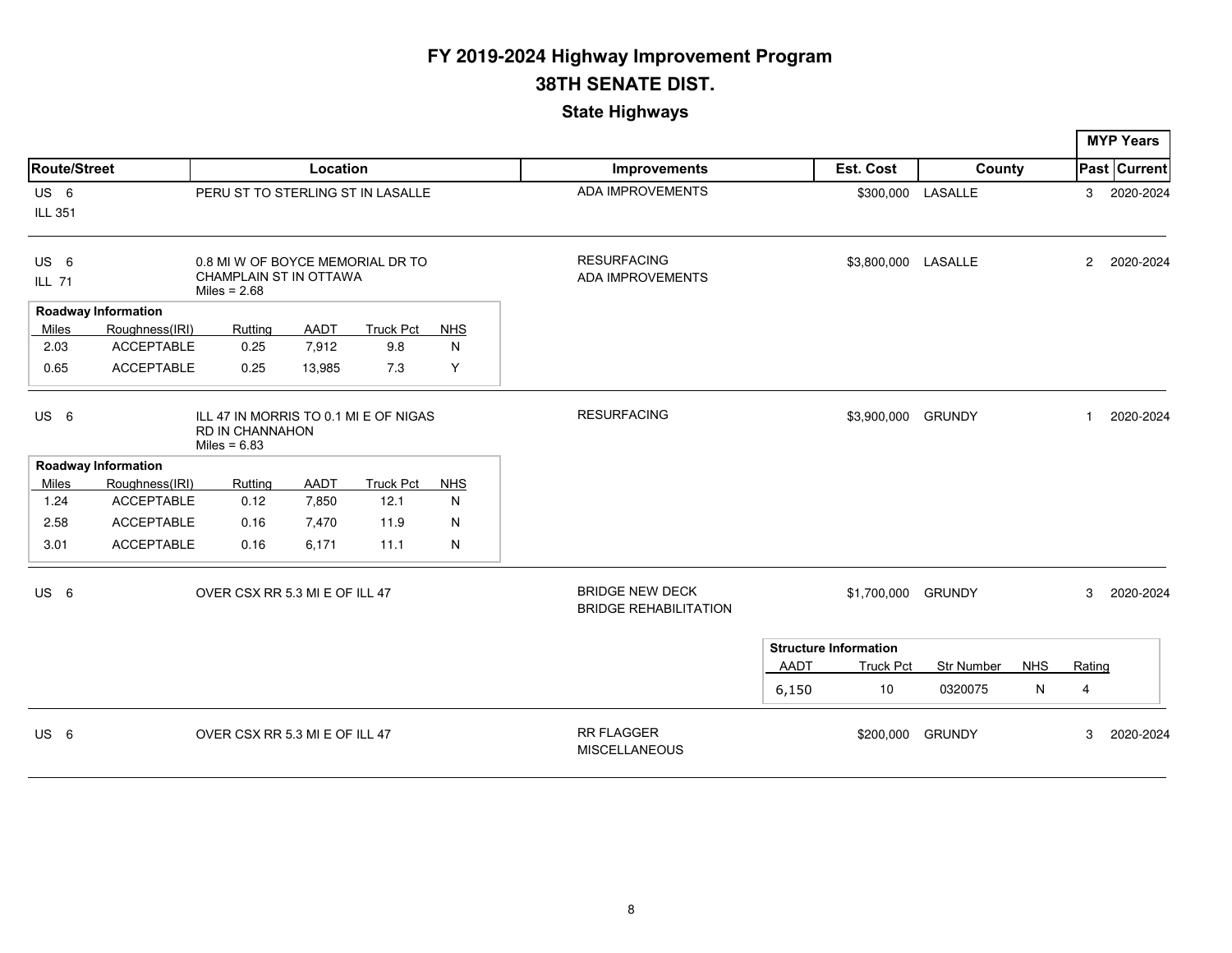|                                  |                            |                                                 |             |                                                                            |            |                                                        |             |                                                  |                   |            |                | <b>MYP Years</b>    |
|----------------------------------|----------------------------|-------------------------------------------------|-------------|----------------------------------------------------------------------------|------------|--------------------------------------------------------|-------------|--------------------------------------------------|-------------------|------------|----------------|---------------------|
| <b>Route/Street</b>              |                            |                                                 | Location    |                                                                            |            | <b>Improvements</b>                                    |             | Est. Cost                                        | County            |            |                | <b>Past Current</b> |
| <b>US 52</b>                     |                            | 251                                             |             | LITTLE VERMILION RIVER 3.1 MI E OF ILL                                     |            | <b>BRIDGE REPLACEMENT</b>                              |             | \$1,700,000 LASALLE                              |                   |            | 9              | 2019                |
|                                  |                            |                                                 |             |                                                                            |            |                                                        | <b>AADT</b> | <b>Structure Information</b><br><b>Truck Pct</b> | <b>Str Number</b> | <b>NHS</b> | Rating         |                     |
|                                  |                            |                                                 |             |                                                                            |            |                                                        | 1,400       | 24                                               | 0500052           | N          | 3              |                     |
| <b>US 52</b>                     |                            | INDIAN CREEK 2.1 MI E OF ILL 23                 |             |                                                                            |            | <b>BRIDGE NEW DECK</b><br><b>BRIDGE REHABILITATION</b> |             | \$2,000,000 LASALLE                              |                   |            | 3              | 2020-2024           |
|                                  |                            |                                                 |             |                                                                            |            |                                                        |             | <b>Structure Information</b>                     |                   |            |                |                     |
|                                  |                            |                                                 |             |                                                                            |            |                                                        | <b>AADT</b> | <b>Truck Pct</b>                                 | <b>Str Number</b> | <b>NHS</b> | Rating         |                     |
|                                  |                            |                                                 |             |                                                                            |            |                                                        | 1,450       | 13                                               | 0500201           | N          | 3              |                     |
| <b>ILL 18</b>                    |                            |                                                 |             | ILL 23 (NB) TO THIRD AVE IN STREATOR                                       |            | <b>ADA IMPROVEMENTS</b>                                |             |                                                  | \$157,000 LASALLE |            | 3              | 2020-2024           |
| ILL 18 A                         |                            |                                                 |             |                                                                            |            |                                                        |             |                                                  |                   |            |                |                     |
| ILL 23                           |                            |                                                 |             | FREMONT ST TO 0.2 MI S OF MCKINLEY<br>RD & 0.1 MI S OF LINCOLN PLAZA TO US |            | <b>RESURFACING</b><br><b>ADA IMPROVEMENTS</b>          |             | \$4,800,000 LASALLE                              |                   |            | $\overline{4}$ | 2019                |
| ILL 23 B                         |                            | <b>6 IN OTTAWA</b>                              |             |                                                                            |            |                                                        |             |                                                  |                   |            |                |                     |
| <b>ILL 71</b><br><b>ILL 71 A</b> |                            | Miles = $3.63$                                  |             |                                                                            |            |                                                        |             |                                                  |                   |            |                |                     |
|                                  | <b>Roadway Information</b> |                                                 |             |                                                                            |            |                                                        |             |                                                  |                   |            |                |                     |
| Miles                            | Roughness(IRI)             | Rutting                                         | <b>AADT</b> | <b>Truck Pct</b>                                                           | <b>NHS</b> |                                                        |             |                                                  |                   |            |                |                     |
| 2.78                             | NOT ACCEPTABLE             | 0.16                                            | 15,938      | 5.1                                                                        | Y          |                                                        |             |                                                  |                   |            |                |                     |
| 0.85                             | <b>NOT ACCEPTABLE</b>      | 0.16                                            | 11,900      | 7.7                                                                        | Y          |                                                        |             |                                                  |                   |            |                |                     |
| <b>ILL 23</b><br>ILL 23 A        |                            | OAKLEY AVE TO ILL 18 (EB) IN<br><b>STREATOR</b> |             |                                                                            |            | <b>ADA IMPROVEMENTS</b>                                |             |                                                  | \$370,000 LASALLE |            | 3              | 2020-2024           |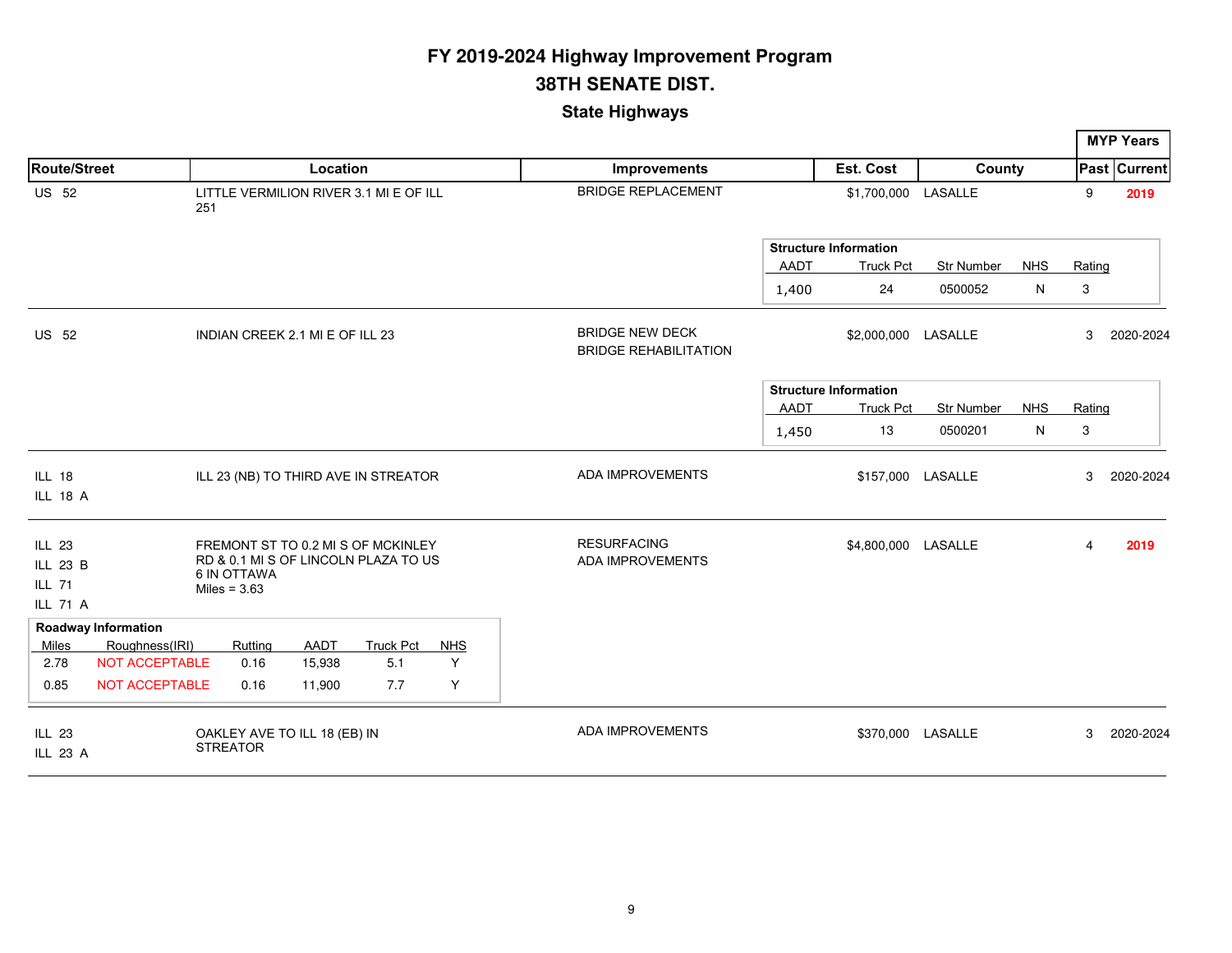|                     |                                     |                                                                                 |                      |                          |                 |                                               |           |                     |                      | <b>MYP Years</b> |
|---------------------|-------------------------------------|---------------------------------------------------------------------------------|----------------------|--------------------------|-----------------|-----------------------------------------------|-----------|---------------------|----------------------|------------------|
| <b>Route/Street</b> |                                     |                                                                                 | Location             |                          |                 | Improvements                                  | Est. Cost | County              |                      | Past Current     |
| <b>ILL 29</b>       |                                     | UNNAMED STREAM 0.5 MI W OF DEPUE<br><b>RD</b>                                   |                      |                          |                 | <b>CULVERT REPLACEMENT</b>                    |           | \$300,000 BUREAU    |                      | 2 2020-2024      |
| <b>ILL 29</b>       |                                     | UNNAMED STREAM 0.4 MI W OF DEPUE<br><b>RD</b>                                   |                      |                          |                 | <b>CULVERT REPLACEMENT</b>                    |           | \$800,000 BUREAU    | 5                    | 2020-2024        |
| ILL 29              |                                     | UNNAMED STREAM 0.3 MI W OF DEPUE<br><b>RD</b>                                   |                      |                          |                 | <b>CULVERT REPLACEMENT</b>                    |           | \$800,000 BUREAU    | 3                    | 2020-2024        |
| <b>ILL 29</b>       |                                     | UNNAMED STREAM 0.2 MI W OF DEPUE<br><b>RD</b>                                   |                      |                          |                 | <b>CULVERT REPLACEMENT</b>                    |           | \$600,000 BUREAU    | $\overline{2}$       | 2020-2024        |
| ILL 29              |                                     | UNNAMED STREAM W OF DEPUE RD                                                    |                      |                          |                 | <b>CULVERT REPLACEMENT</b>                    |           | \$500,000 BUREAU    |                      | 2 2020-2024      |
| <b>ILL 29</b>       |                                     | UNNAMED STREAM 0.1 MI E OF DEPUE<br><b>RD</b>                                   |                      |                          |                 | <b>CULVERT REPLACEMENT</b>                    |           | \$400,000 BUREAU    | $\mathbf{2}^{\circ}$ | 2020-2024        |
| ILL 47              |                                     | ILL 71 TO CATON FARM RD<br>Miles = $4.21$                                       |                      |                          |                 | <b>RESURFACING</b><br><b>ADA IMPROVEMENTS</b> |           | \$2,500,000 KENDALL | $\mathbf{2}^{\circ}$ | 2020-2024        |
|                     | <b>Roadway Information</b>          |                                                                                 |                      |                          |                 |                                               |           |                     |                      |                  |
| Miles<br>4.21       | Roughness(IRI)<br><b>ACCEPTABLE</b> | Rutting<br>0.18                                                                 | <b>AADT</b><br>7,476 | <b>Truck Pct</b><br>23.6 | <b>NHS</b><br>Y |                                               |           |                     |                      |                  |
| <b>ILL 71</b>       |                                     | LASALLE CO LINE TO 0.2 MI W OF ILL 47<br><b>IN YORKVILLE</b><br>Miles = $10.24$ |                      |                          |                 | <b>RESURFACING</b><br>ADA IMPROVEMENTS        |           | \$5,900,000 KENDALL | $\mathbf{1}$         | 2020-2024        |
|                     | <b>Roadway Information</b>          |                                                                                 |                      |                          |                 |                                               |           |                     |                      |                  |
| Miles               | Roughness(IRI)                      | Rutting                                                                         | <b>AADT</b>          | <b>Truck Pct</b>         | <b>NHS</b>      |                                               |           |                     |                      |                  |
| 10.24               | GOOD                                | 0.11                                                                            | 7,241                | 16.3                     | Y               |                                               |           |                     |                      |                  |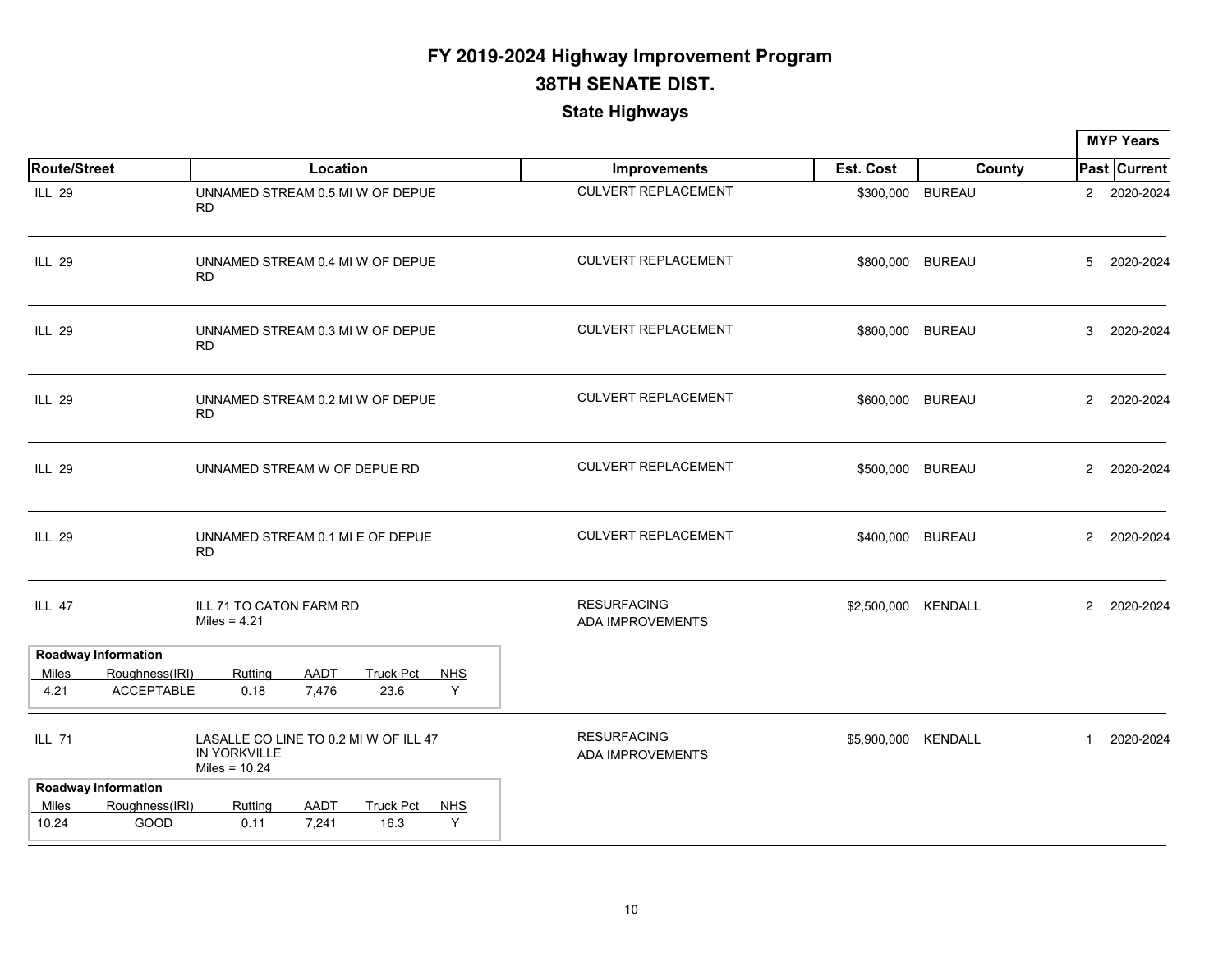|                                                                              |                                                                   |                        |                                |                      |                                                             |               |                                                        |                              |                 |                          | <b>MYP Years</b>    |
|------------------------------------------------------------------------------|-------------------------------------------------------------------|------------------------|--------------------------------|----------------------|-------------------------------------------------------------|---------------|--------------------------------------------------------|------------------------------|-----------------|--------------------------|---------------------|
| <b>Route/Street</b>                                                          |                                                                   | Location               |                                |                      | <b>Improvements</b>                                         |               | Est. Cost                                              | County                       |                 |                          | <b>Past Current</b> |
| <b>ILL 71</b>                                                                | STREAM 8 MI SW OF ILL 47                                          |                        |                                |                      | <b>CULVERT REPLACEMENT</b>                                  |               |                                                        | \$317,000 KENDALL            |                 |                          | 2 2020-2024         |
| <b>ILL 89</b>                                                                | CLEAR CREEK TRIB 2.8 MI N OF ILL 18                               |                        |                                |                      | <b>BRIDGE REPLACEMENT</b>                                   |               | \$1,130,000 PUTNAM                                     |                              |                 | 9                        | 2020-2024           |
|                                                                              |                                                                   |                        |                                |                      |                                                             | AADT<br>1,900 | <b>Structure Information</b><br><b>Truck Pct</b><br>19 | <b>Str Number</b><br>0780024 | <b>NHS</b><br>N | Rating<br>$\overline{4}$ |                     |
| <b>ILL 89</b>                                                                | CLEAR CREEK TRIB 2.8 MI N OF ILL 18                               |                        |                                |                      | <b>LAND ACQUISITION</b>                                     |               |                                                        | \$20,000 PUTNAM              |                 | 10                       | 2020-2024           |
| <b>ILL 89</b>                                                                | CLEAR CREEK 1.4 MI N OF ILL 18                                    |                        |                                |                      | <b>BRIDGE REPLACEMENT</b>                                   |               | \$1,100,000 PUTNAM                                     |                              |                 |                          | 12 2020-2024        |
|                                                                              |                                                                   |                        |                                |                      |                                                             | AADT<br>1,500 | <b>Structure Information</b><br><b>Truck Pct</b><br>3  | Str Number<br>0780025        | <b>NHS</b><br>N | Rating<br>4              |                     |
| <b>ILL 89</b>                                                                | CLEAR CREEK 1.4 MI N OF ILL 18                                    |                        |                                |                      | UTILITY ADJUSTMENT                                          |               |                                                        | \$100,000 PUTNAM             |                 | 9                        | 2020-2024           |
| <b>ILL 102</b><br><b>WATER ST</b>                                            | RYAN ST TO KANKAKEE CO LINE<br>Miles = $9.67$                     |                        |                                |                      | <b>RESURFACING</b><br>ADA IMPROVEMENTS<br><b>RR FLAGGER</b> |               | \$4,945,000                                            | <b>WILMINGTON</b>            |                 | $\overline{2}$           | 2020-2024           |
| <b>Roadway Information</b><br>Roughness(IRI)<br><b>Miles</b><br>3.71<br>5.96 | Ruttina<br><b>ACCEPTABLE</b><br>0.15<br><b>ACCEPTABLE</b><br>0.16 | AADT<br>4,425<br>3,139 | <b>Truck Pct</b><br>9.6<br>9.5 | <b>NHS</b><br>Y<br>N |                                                             |               |                                                        |                              |                 |                          |                     |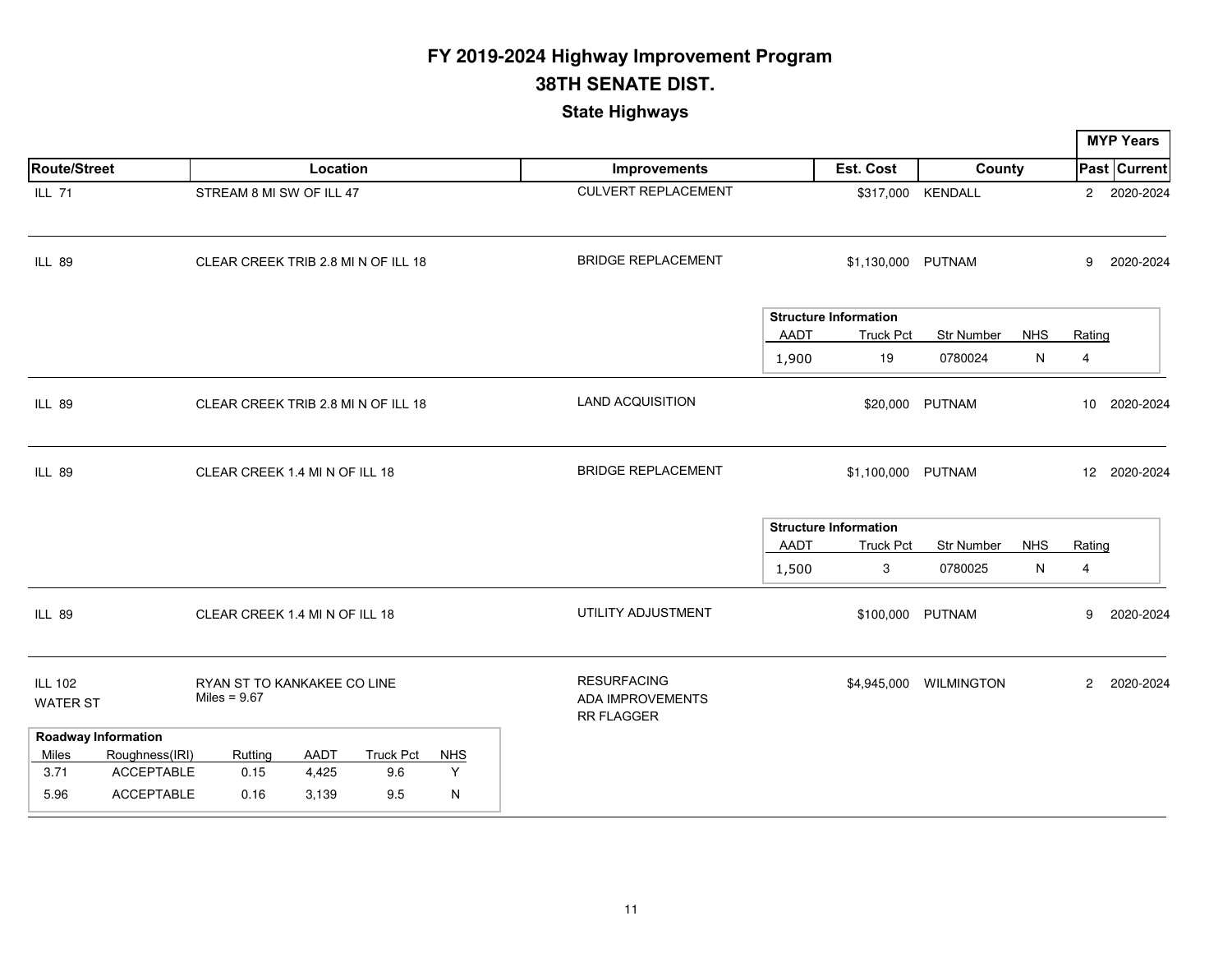|                                        |                                                                |                                              |                      |                         |                 |                                               |                      |                                                        |                        |                 |                | <b>MYP Years</b>    |
|----------------------------------------|----------------------------------------------------------------|----------------------------------------------|----------------------|-------------------------|-----------------|-----------------------------------------------|----------------------|--------------------------------------------------------|------------------------|-----------------|----------------|---------------------|
| Route/Street                           |                                                                |                                              | Location             |                         |                 | Improvements                                  |                      | Est. Cost                                              | City                   |                 |                | <b>Past Current</b> |
| <b>ILL 102</b>                         |                                                                | AT RAYN'S CREEK 6 MI S OF ILL 53             |                      |                         |                 | <b>BRIDGE REPLACEMENT</b>                     |                      | \$1,047,000                                            |                        |                 | 9              | 2019                |
|                                        |                                                                |                                              |                      |                         |                 |                                               | <b>AADT</b><br>2,100 | <b>Structure Information</b><br><b>Truck Pct</b><br>11 | Str Number<br>0990170  | <b>NHS</b><br>N | Rating<br>3    |                     |
| <b>ILL 113</b><br><b>MAIN ST</b>       |                                                                | DIVISION ST TO RAILROAD ST<br>Miles = $0.67$ |                      |                         |                 | <b>RESURFACING</b><br><b>ADA IMPROVEMENTS</b> |                      | \$295,000                                              | <b>BRAIDWOOD</b>       |                 | $\mathbf{1}$   | 2020-2024           |
| Miles<br>0.67                          | <b>Roadway Information</b><br>Roughness(IRI)<br>NOT ACCEPTABLE | Rutting<br>0.20                              | <b>AADT</b><br>3,900 | <b>Truck Pct</b><br>3.1 | <b>NHS</b><br>N |                                               |                      |                                                        |                        |                 |                |                     |
| <b>ILL 126</b>                         |                                                                | ILL 71 TO WILL CO LINE<br>Miles = $9.17$     |                      |                         |                 | <b>RESURFACING</b><br><b>ADA IMPROVEMENTS</b> |                      | \$3,700,000 KENDALL                                    |                        |                 | $\overline{c}$ | 2020-2024           |
|                                        | <b>Roadway Information</b>                                     |                                              |                      |                         |                 |                                               |                      |                                                        |                        |                 |                |                     |
| Miles<br>9.17                          | Roughness(IRI)<br><b>ACCEPTABLE</b>                            | Rutting<br>0.20                              | <b>AADT</b><br>7,812 | <b>Truck Pct</b><br>8.8 | <b>NHS</b><br>N |                                               |                      |                                                        |                        |                 |                |                     |
| <b>ILL 129</b><br><b>WASHINGTON ST</b> |                                                                | AT STRIP MINE RD                             |                      |                         |                 | <b>INTERSECTION RECONSTN</b>                  |                      | \$750,000                                              |                        |                 |                | 11 2020-2024        |
| <b>ILL 129</b><br><b>WASHINGTON ST</b> |                                                                | AT STRIP MINE RD                             |                      |                         |                 | <b>LAND ACQUISITION</b>                       |                      | \$180,000                                              |                        |                 | 5              | 2020-2024           |
| <b>ILL 129</b><br><b>WASHINGTON ST</b> |                                                                | AT COAL CITY RD                              |                      |                         |                 | <b>INTERSECTION RECONSTN</b>                  |                      |                                                        | \$1,500,000 WILMINGTON |                 | 11             | 2020-2024           |
| <b>ILL 129</b><br><b>WASHINGTON ST</b> |                                                                | AT COAL CITY RD                              |                      |                         |                 | <b>LAND ACQUISITION</b>                       |                      |                                                        | \$180,000 WILMINGTON   |                 | 5              | 2019                |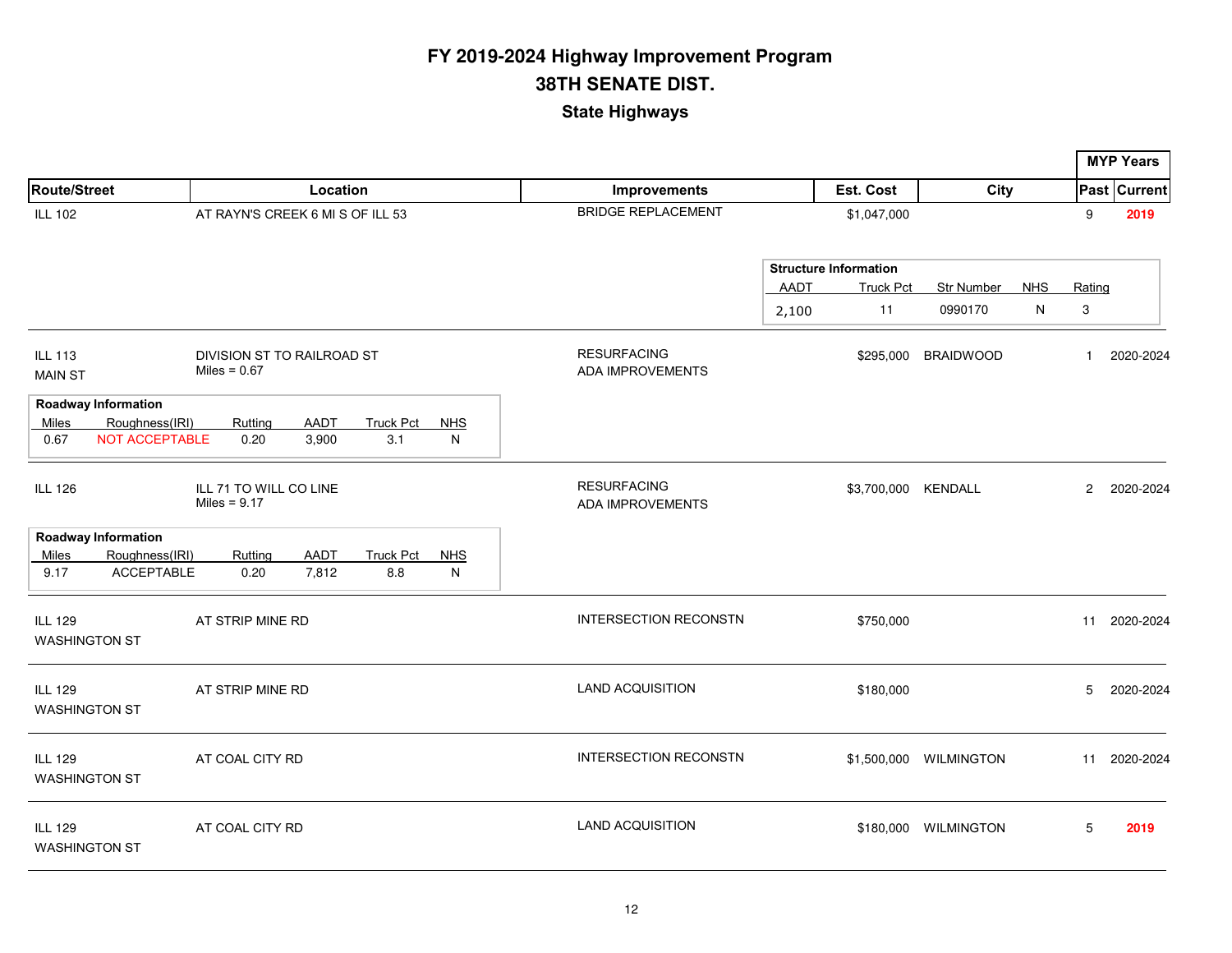|                                        |                               |                                      |         |             |                                       |            |  |                                                     |       |                              |                                   |            |                | <b>MYP Years</b>    |  |
|----------------------------------------|-------------------------------|--------------------------------------|---------|-------------|---------------------------------------|------------|--|-----------------------------------------------------|-------|------------------------------|-----------------------------------|------------|----------------|---------------------|--|
| <b>Route/Street</b>                    |                               | Location                             |         |             |                                       |            |  | Improvements                                        |       | Est. Cost                    | City                              |            |                | <b>Past Current</b> |  |
| <b>ILL 129</b><br><b>WASHINGTON ST</b> |                               | LINE (KANKAKEE ST)<br>Miles = $4.33$ |         |             | S OF COAL CITY RD TO GRUNDY CO        |            |  | <b>RESURFACING</b><br><b>ADA IMPROVEMENTS</b>       |       | \$1,515,000                  | <b>BRAIDWOOD</b><br><b>GODLEY</b> |            | $\overline{2}$ | 2020-2024           |  |
|                                        | <b>Roadway Information</b>    |                                      |         |             |                                       |            |  |                                                     |       |                              |                                   |            |                |                     |  |
| Miles                                  | Roughness(IRI)                |                                      | Rutting | <b>AADT</b> | <b>Truck Pct</b>                      | <b>NHS</b> |  |                                                     |       |                              |                                   |            |                |                     |  |
| 4.33                                   | <b>ACCEPTABLE</b>             |                                      | 0.14    | 1,825       | 0.0                                   | N          |  |                                                     |       |                              |                                   |            |                |                     |  |
| <b>ILL 170</b>                         | <b>OVER BNSF RR AT RANSOM</b> |                                      |         |             |                                       |            |  | <b>BRIDGE REPLACEMENT</b>                           |       | \$6,500,000 LASALLE          |                                   |            | 5              | 2019                |  |
|                                        |                               |                                      |         |             |                                       |            |  |                                                     |       | <b>Structure Information</b> |                                   |            |                |                     |  |
|                                        |                               |                                      |         |             |                                       |            |  |                                                     | AADT  | <b>Truck Pct</b>             | <b>Str Number</b>                 | <b>NHS</b> | Rating         |                     |  |
|                                        |                               |                                      |         |             |                                       |            |  |                                                     | 1,300 | 14                           | 0500073                           | N          | $\overline{2}$ |                     |  |
| <b>ILL 170</b>                         |                               | OVER BNSF RR AT RANSOM               |         |             |                                       |            |  | <b>LAND ACQUISITION</b>                             |       |                              | \$50,000 LASALLE                  |            | $\overline{2}$ | 2019                |  |
| <b>ILL 170</b>                         |                               | OVER BNSF RR AT RANSOM               |         |             |                                       |            |  | <b>RR FLAGGER</b><br><b>MISCELLANEOUS</b>           |       |                              | \$600,000 LASALLE                 |            | 4              | 2019                |  |
| <b>ILL 251</b>                         |                               | 2.1 MI S OF I-80                     |         |             |                                       |            |  | <b>RETAINING WALL</b><br><b>SLOPE STABILIZATION</b> |       | \$2,500,000 LASALLE          |                                   |            | 3              | 2019                |  |
| ILL 351                                |                               | <b>LASALLE</b>                       |         |             | 24TH ST TO 5TH ST & 1ST ST TO US 6 IN |            |  | <b>ADA IMPROVEMENTS</b>                             |       |                              | \$187,000 LASALLE                 |            | 3              | 2020-2024           |  |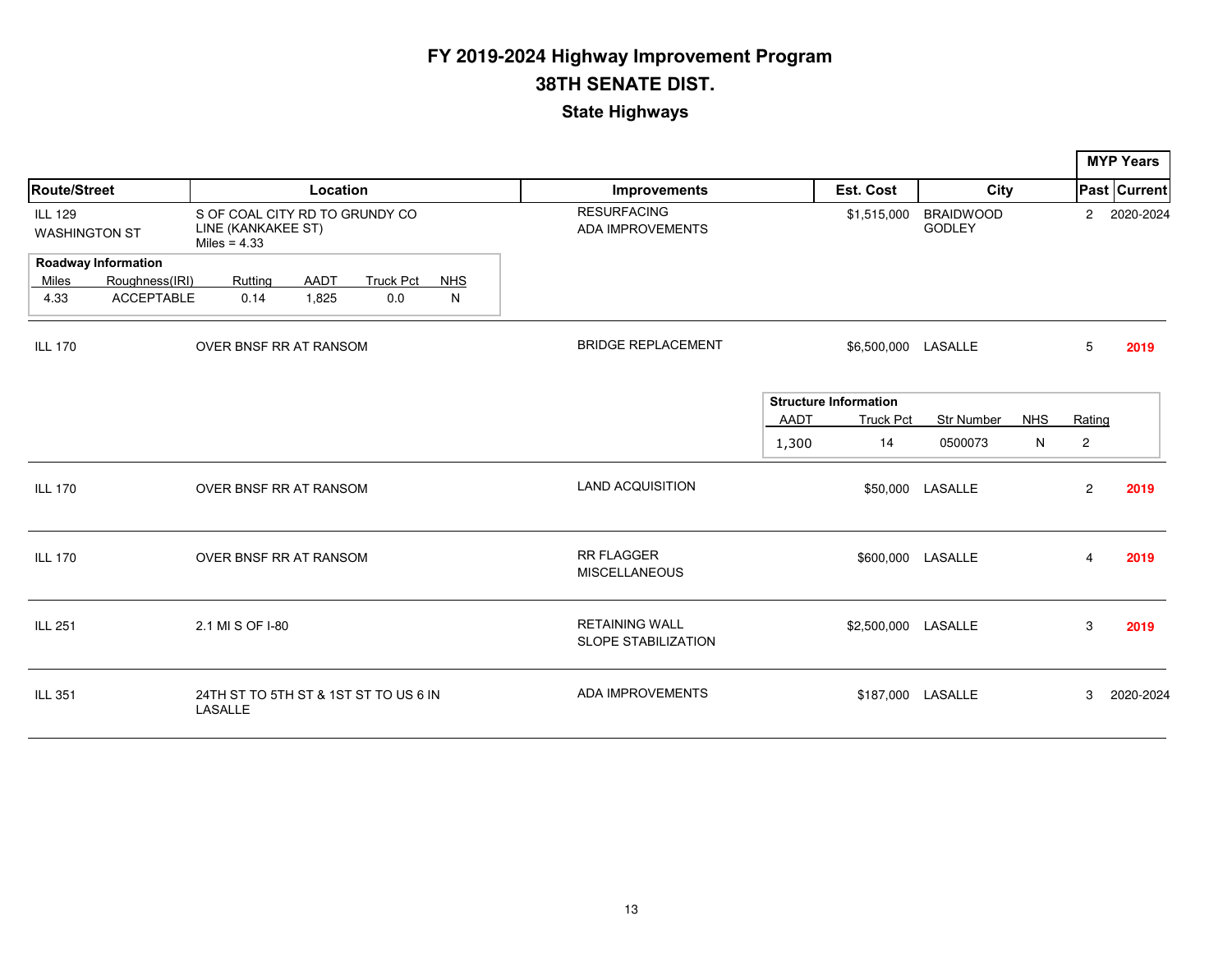|                                                                     |                            |                |           |                            |                              |               |                                        |                            |       |               |                                                                      | <b>MYP Years</b> |                     |
|---------------------------------------------------------------------|----------------------------|----------------|-----------|----------------------------|------------------------------|---------------|----------------------------------------|----------------------------|-------|---------------|----------------------------------------------------------------------|------------------|---------------------|
| Route/Street                                                        |                            |                |           | Location                   |                              |               | Improvements                           |                            |       | Est. Cost     | City                                                                 |                  | <b>Past Current</b> |
| <b>BLODGETT RD</b>                                                  |                            | Miles = $1.91$ |           | KELLY RD TO I-55 W FR RD   |                              |               |                                        | <b>RESURFACING</b>         |       | \$500,000     |                                                                      | $\mathbf{1}$     | 2019                |
|                                                                     | <b>Roadway Information</b> |                |           |                            |                              |               |                                        |                            |       |               |                                                                      |                  |                     |
| Miles                                                               | Roughness(IRI)             |                | Rutting   | <b>AADT</b>                | Truck Pct                    | <b>NHS</b>    |                                        |                            |       |               |                                                                      |                  |                     |
| 1.69                                                                | NOT ACCEPTABLE             |                | 0.16      | 625                        | 7.5                          | N             |                                        |                            |       |               |                                                                      |                  |                     |
| 0.22                                                                | <b>NOT ACCEPTABLE</b>      |                | 0.13      | 375                        | 9.1                          | N             |                                        |                            |       |               |                                                                      |                  |                     |
| WESLEY TOWNSHIP LINE TO ILL 102<br>OLD CHICAGO RD<br>Miles = $3.50$ |                            |                |           |                            |                              |               | <b>RESURFACING</b><br>ADA IMPROVEMENTS |                            |       | \$1,310,000   |                                                                      | $\overline{c}$   | 2020-2024           |
|                                                                     | <b>Roadway Information</b> |                |           |                            |                              |               |                                        |                            |       |               |                                                                      |                  |                     |
| Miles                                                               | Roughness(IRI)             |                | Rutting   | <b>AADT</b>                | <b>Truck Pct</b>             | <b>NHS</b>    |                                        |                            |       |               |                                                                      |                  |                     |
| 3.50                                                                | <b>NOT ACCEPTABLE</b>      |                | 0.17      | 1,500                      | 0.0                          | N             |                                        |                            |       |               |                                                                      |                  |                     |
| <b>VARIOUS</b>                                                      |                            |                |           | <b>BRIDGE DECK SEALING</b> |                              |               |                                        | <b>BRIDGE DECK SEALING</b> |       |               | \$326,000 LASALLE                                                    | $\mathbf{1}$     | 2019                |
|                                                                     |                            |                |           | PRESERVATION PROJECT       |                              |               |                                        |                            |       |               |                                                                      |                  |                     |
| <b>VARIOUS</b>                                                      |                            |                |           | <b>BRIDGE DECK SEALING</b> |                              |               |                                        | <b>BRIDGE DECK SEALING</b> |       | \$168,000     | LASALLE<br><b>PUTNAM</b>                                             | $\mathbf{1}$     | 2019                |
|                                                                     |                            |                |           | PRESERVATION PROJECT       |                              |               |                                        |                            |       |               |                                                                      |                  |                     |
| <b>VARIOUS</b>                                                      |                            |                |           |                            | VARIOUS EXPRESSWAY LOCATIONS |               |                                        | <b>LIGHTING</b>            |       | \$1,372,000   | <b>MATTESON</b><br><b>CHICAGO</b><br>WAUKEGAN<br><b>CRYSTAL LAKE</b> | $\overline{c}$   | 2019                |
|                                                                     |                            |                |           |                            |                              |               | <b>FY</b>                              | Projects                   | Miles | Est. Cost     |                                                                      |                  |                     |
| <b>38TH SENATE DIST.</b>                                            |                            |                |           | 2019                       | 25                           | 5.54          | \$39,708,000                           |                            |       |               |                                                                      |                  |                     |
|                                                                     |                            |                | 2020-2024 | 66                         | 83.79                        | \$319,827,000 |                                        |                            |       |               |                                                                      |                  |                     |
|                                                                     |                            |                |           |                            |                              |               |                                        |                            |       |               |                                                                      |                  |                     |
|                                                                     |                            |                |           |                            |                              |               | 2019-2024                              | 91                         | 89.33 | \$359,535,000 |                                                                      |                  |                     |